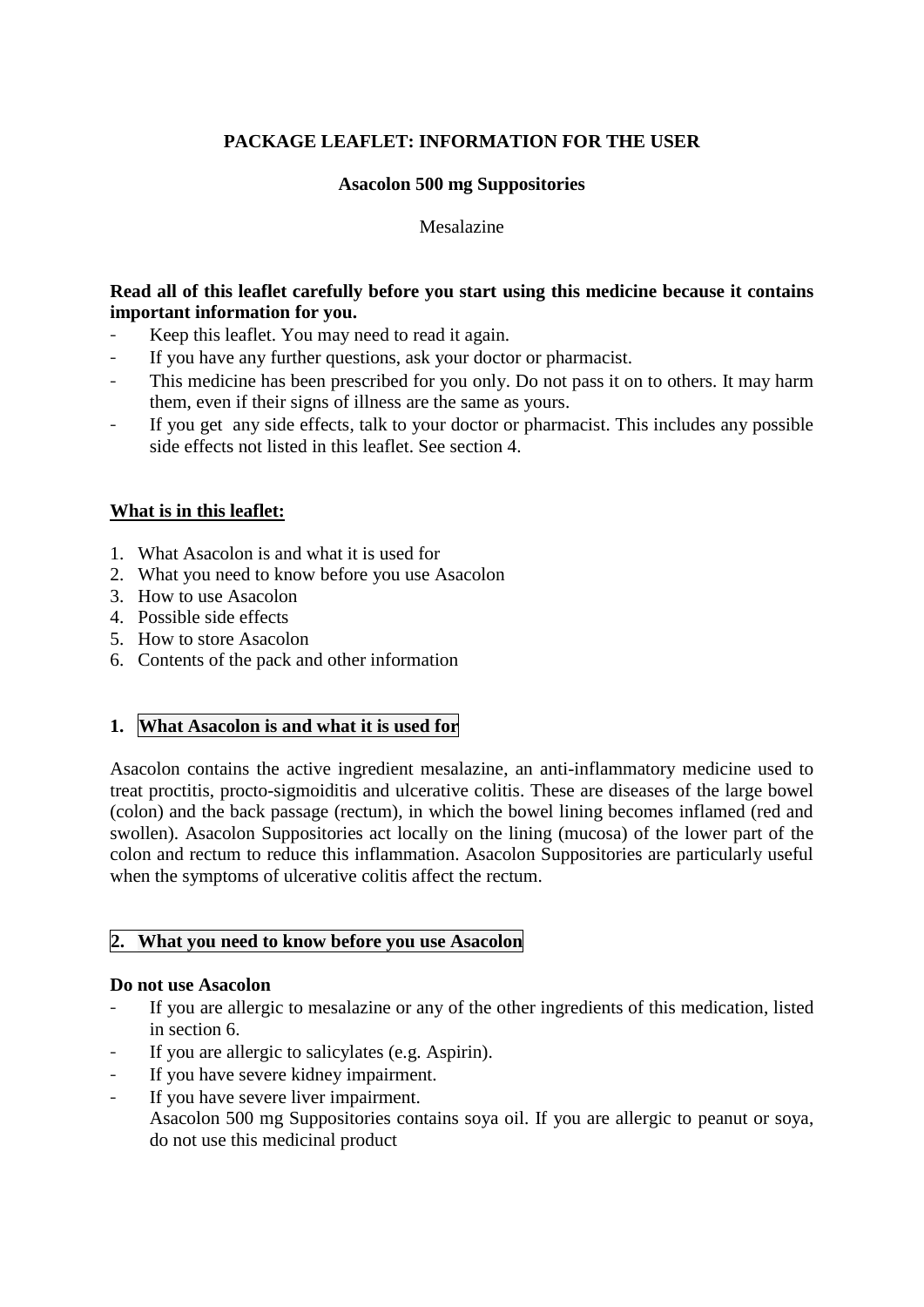Do not use Asacolon in children under 2 years of age.

## **Warnings and precautions**

Talk to your doctor before using Asacolon if you have any medical conditions or illnesses, particularly if you have:

- any lung problems, e. g. asthma.
- liver disease.
- kidney disease.
- suffered an allergy to sulphasalazine in the past.
- ever had allergic reactions of your heart such as inflammation of the heart muscle or heart sac. If you have had previous suspected mesalazine-induced allergic reactions of your heart, then Asacolon must not be taken. Asacolon can be taken with care if you have had a previous allergic reaction of the heart not caused by mesalazine.
- Blood dyscrasia, a condition in which different constituents of blood, such as white blood or red blood cells and platelets, are either high or too low in counts.
- ever developed a severe skin rash or skin peeling, blistering and/or mouth sores after using mesalazine.

Serious skin reactions including Stevens-Johnson syndrome, toxic epidermal necrolysis have been reported in association with mesalazine treatment. Stop using mesalazine and seek medical attention immediately if you notice any of the symptoms related to these serious skin reactions described in section 4.

If you have ulcer of the stomach or intestine, you may take Asacolon with care.

Kidney stones may develop with use of Asacolon. Symptoms may include pain in sides of abdomen and blood in urine. Take care to drink sufficient amount of liquid during treatment with Asacolon.

### **Test for your liver, kidney and blood**

As a guideline, follow-up tests are recommended 14 days after commencement of treatment and then every 4 weeks for the following 12 weeks. If the findings are normal, follow-up tests should be carried out every three months. If additional signs appear, these tests should be performed immediately.

### **Children and adolescents**

There is little experience and only limited documentation for an effect of Asacolon in children.

Do not use Asacolon is children under 2 years of age.

## **Other medicines and Asacol**

Tell your doctor or pharmacist if you are taking, have recently taken or might take any other medicines, such as:

- Medicines affecting the immune system (e.g. azathioprine, or 6-mercaptopurine, or thioguanine)
- Medicines that prevent the formation of blood clots (anticoagulants, e.g. warfarin).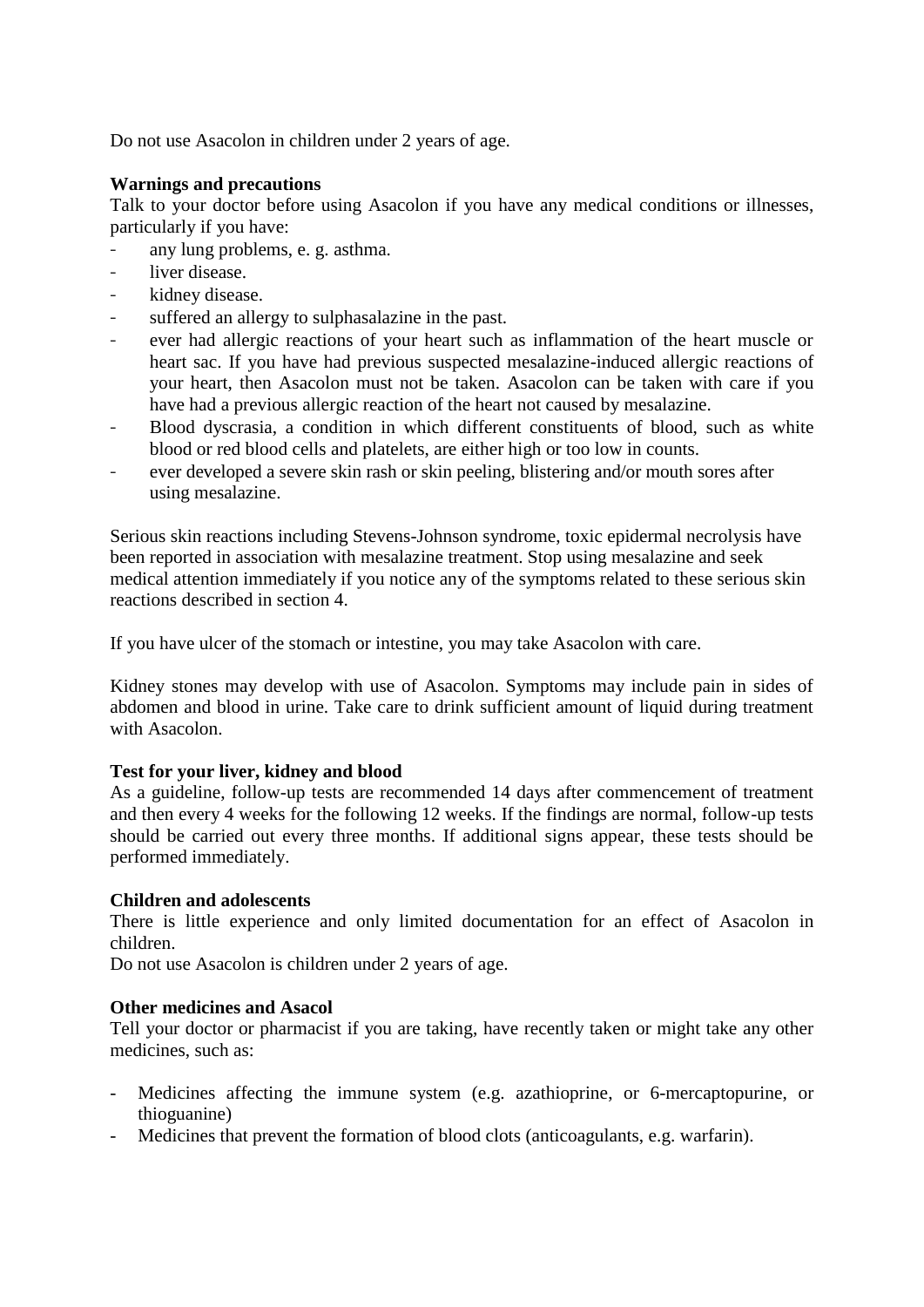## **Asacolon with food, drink and alcohol**

The consumption of food, drink, and alcohol does not interfere with the use of Asacolon.

### **Pregnancy, breast-feeding and fertility**

If you are pregnant or breast-feeding, think you may be pregnant or are planning to have a baby, ask your doctor or pharmacist for advice before using this medicine.

### **Driving and using machines**

Asacolon has no or negligible influence on the ability to drive and use machines. However, if you are affected in anyway do not drive or operate machinery.

## **3. How to use Asacolon**

Always use this medicine exactly as your doctor has told you. Check with your doctor if you are not sure.

#### *Instruction for proper use*

**Do not swallow your suppositories.** They should be inserted into the back passage (rectum). *The information below tells you how to insert a suppository:*

- 1. Empty your bowels (if necessary) and wash your hands.
- 2. Remove the plastic wrapping from the suppository.
- 3. Squat or bend forward.
- 4. Gently, but firmly, place the suppository flat end first into the back passage. If necessary, grease the tip of the suppository with a lubricant.
- 5. Wash your hands again.
- 6. Try not to empty your bowels for at least an hour after inserting the suppository.

## *The recommended dose is:*

### *Adults (including older people)*

One to three suppositories a day in divided doses. Your doctor will establish an appropriate dose for you individually according to your condition. The maximum daily dose is three suppositories in divided doses. The pharmacist's label on your suppository pack will tell you how many suppositories your doctor would like you to use. Please read the label carefully.

### *Use in children and adolescents:*

There is not enough experience and insufficient documentation demonstrating the effect in children and adolescents.

### **If you use more Asacolon than you should**

If you use more Asacolon than you should or this medicine was consumed by a child, speak immediately with your doctor.

### **If you have swallowed an 'Asacolon' 500 mg Suppository by mistake**

Drink plenty of water and tell your doctor or hospital casualty department straight away. Take your suppository pack with you.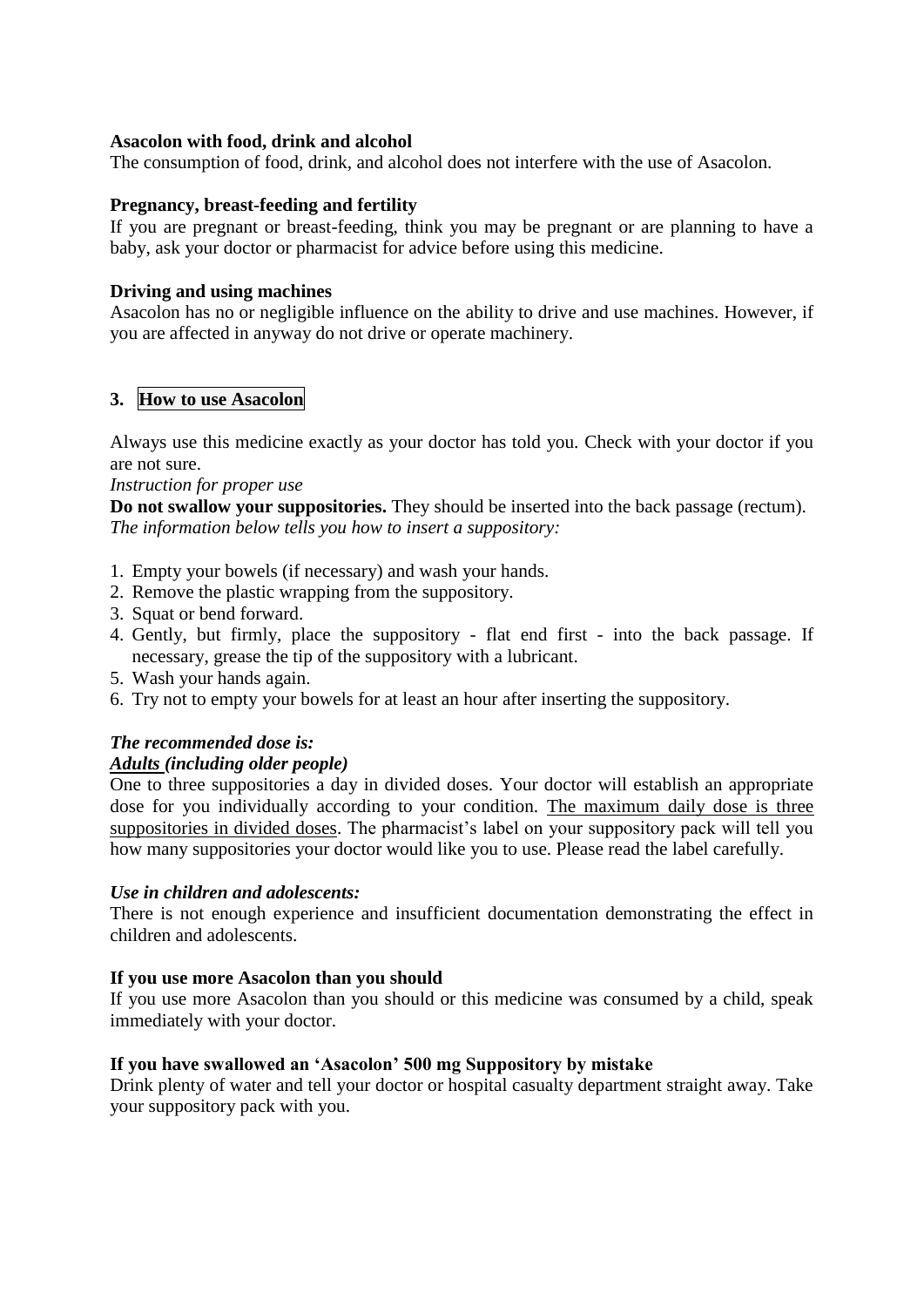## **If you forget to use Asacolon**

If you forget to use a dose at the right time, just use the next dose as normal. Do not use a double dose to make up for a forgotten dose.

### **If you stop using Asacolon**

Do not stop using Asacolon without talking to your doctor first even if you feel better. If you have any further questions on the use of this product, ask your doctor or pharmacist.

# **4. Possible side-effects**

Like all medicines, this medicine can cause side effects, although not everybody gets them. Organ specific side effects affecting the heart, lungs, liver, kidneys, pancreas, skin and subcutaneous tissue have been reported.

## **Stop using Asacolon immediately and seek urgent medical advice**

If you develop unexplained bruising (without injury), bleeding under your skin, purple spots or patches under your skin, anaemia (feeling tired, weak and looking pale, especially on lips, nails and inside of eyelids), fever (high temperature), sore throat or unusual bleeding (e.g. nose bleeds) , reddish non-elevated, target-like or circular patches on the trunk, often with central blisters, skin peeling, ulcers of mouth, throat, nose, genitals and eyes. These serious skin rashes can be preceded by fever and flu-like symptoms .

The following side effects have been reported at the approximate frequencies shown: **Rare** (may affect up to 1 in 1,000 people):

- headache
- dizziness
- inflammation of the heart with signs like chest pains or palpitations
- diarrhoea, stomach pain, wind (flatulence), feeling of unease and discomfort in the stomach with an urge to vomit and vomiting
- increased sensitivity of your skin to sun and ultraviolet light (photosensitivity).

**Very rare** (may affect up to 1 in 10,000 people):

- severe reduction in blood cells which can cause weakness, bruising or make infections more likely, low blood cell counts; reduction in blood platelets which increases the risk of bleeding
- allergic reactions such as rash or skin eruption
- fever that occurs while taking the medicine and which disappears when the medicine is stopped (drug fever)
- immune system disease that can involve organs and joints
- ulcerative colitis involving the entire large intestine
- abnormal or damaged nerves giving a sensation of numbness and tingling
- lung disease (scarring of lung tissue, allergic reaction) resulting in difficulty in breathing, cough, wheezing and collection of fluid in the lungs
- inflamed pancreas (associated with pain in upper abdomen and back and feeling sick)
- abnormal liver function tests, hepatitis (inflammation of the liver giving rise to flu-like symptoms and jaundice)
- hair loss
- muscle or joint pain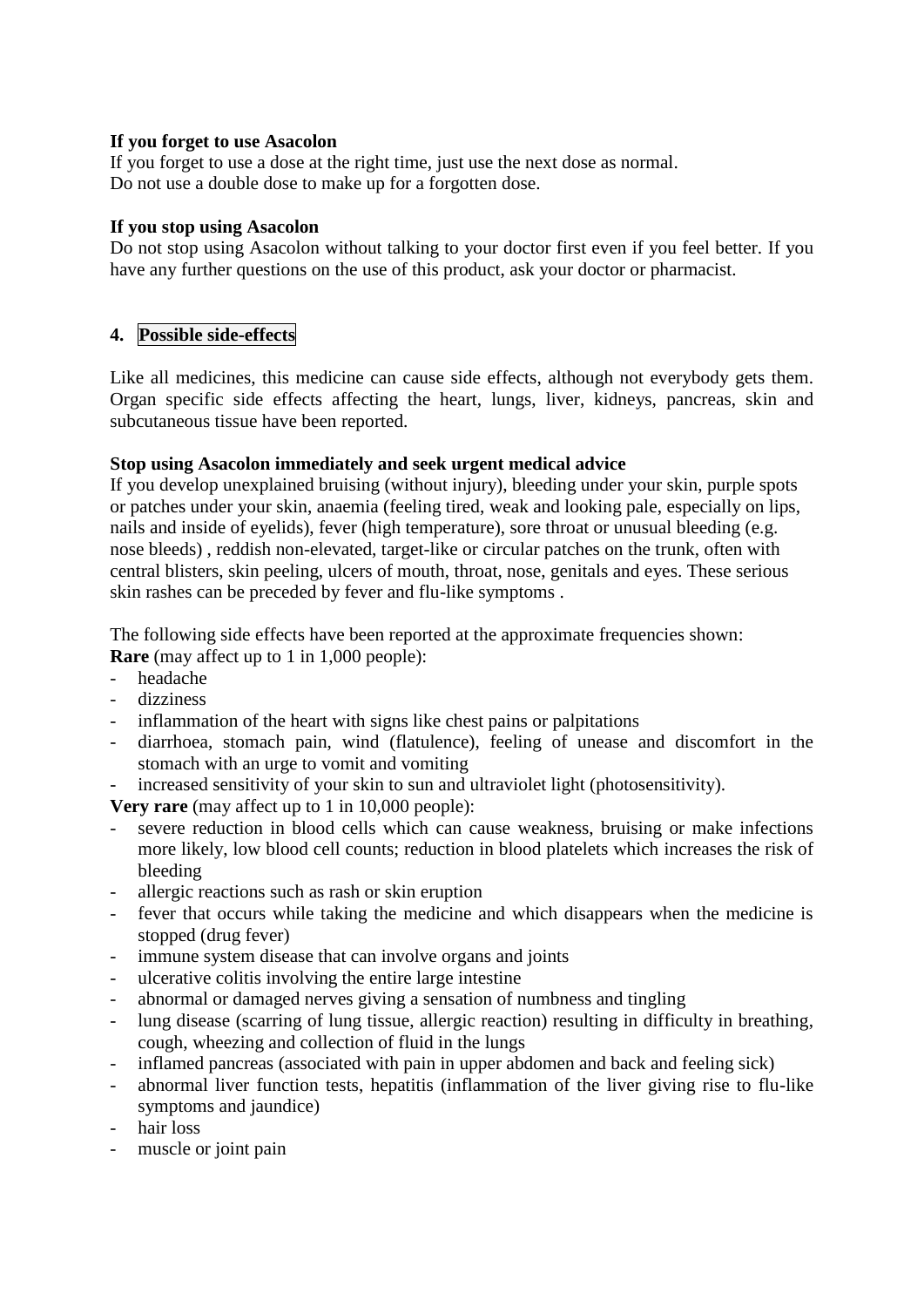- kidney problems (such as inflammation and scarring of the kidney), reduced kidney function
- reversible decrease in sperm production
- **Not known** (cannot be estimated from the available data)
- inflammation of the membranes of the pleural cavity surrounding the lungs (pleurisy)
- kidney stones and associated kidney pain (see also section 2)
- intolerance to mesalazine sometimes with worsening symptoms of underlying disease
- local reaction

## **Reporting of side effects**

If you get any side effects, talk to your doctor, pharmacist or nurse. This includes any possible side effects not listed in this leaflet. You can also report side effects directly via HPRA Pharmacovigilance, Earlsfort Terrace, IRL – Dublin 2; Tel: +353 1 6764971;

Fax: +353 1 6762517. Website: [www.hpra.ie;](http://www.hpra.ie/) E-mail: medsafety@hpra.ie. By reporting side effects you can help provide more information on the safety of this medicine.

## **5. How to store Asacolon**

Keep this medicine out of the sight and reach of children. Do not store above 25  $\degree$ C, refrigerate or freeze. Store in a dry place protected from direct heat. Store in the original package in order to protect from light.

Do not use this medicine after the expiry date which is stated on the blister and carton after "Expiry date:" or "Exp" in the form of MM.YYYY (month - year). The expiry date refers to the last day of that month.

Do not throw away any medicines via wastewater or household waste. Ask your pharmacist how to throw away medicines you no longer use. These measures will help protect the environment.

## **6. Contents of the pack and other information**

### **What Asacolon contains**

- The active substance is mesalazine.
- Each suppository contains 500 mg mesalazine.
- The other ingredients are: hard fat lecithin, derived from soya oil.

### **What Asacolon looks like and contents of the pack**

Asacolon 500 mg Suppositories are torpedo-shaped suppositories with a light grey-brown colour.

Asacolon 500 mg Suppositories come in PVC/polyethylene laminate foil strips of 5 suppositories packed in an outer cardboard carton containing 20 suppositories.